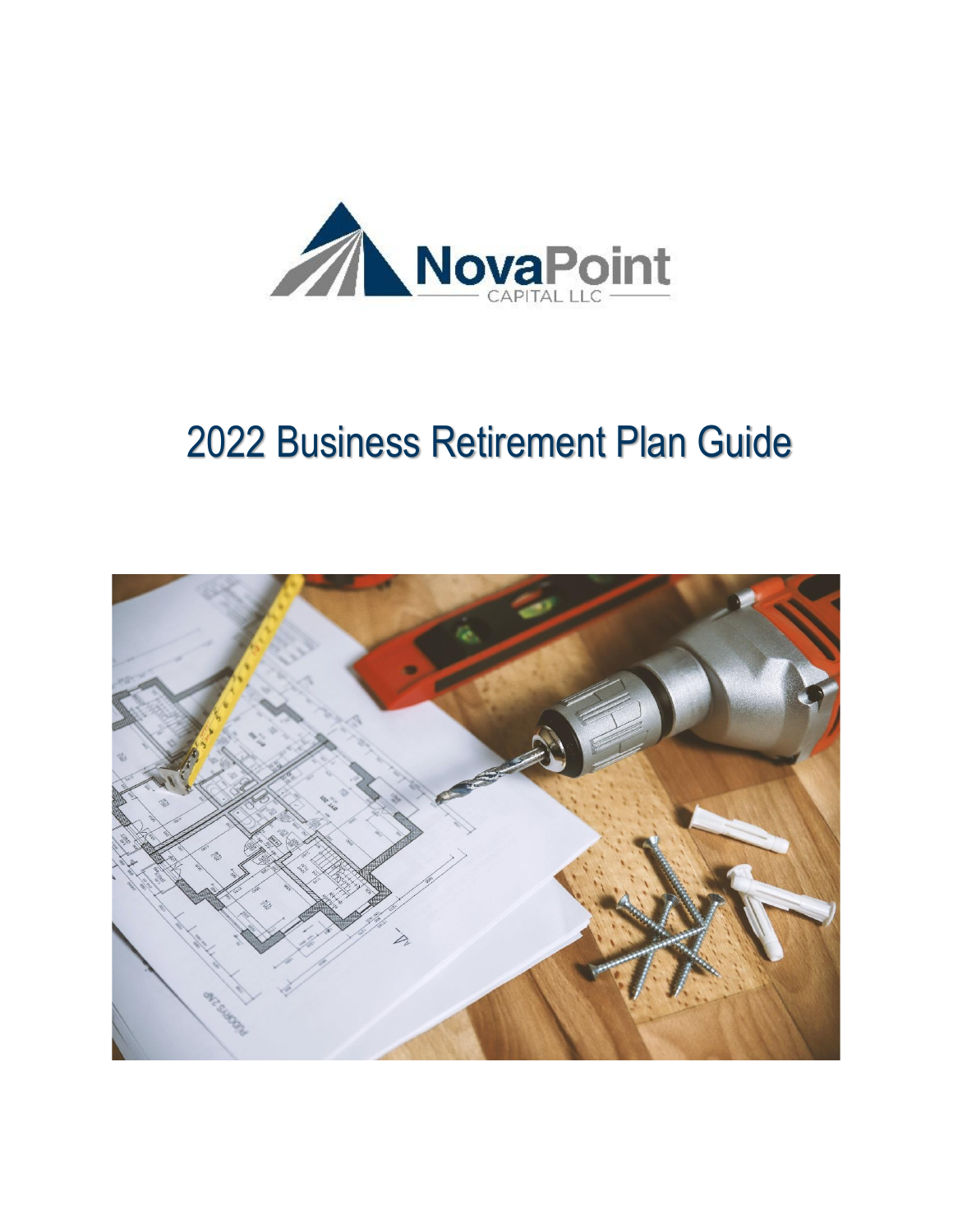## **IT'S NOT HOW MUCH YOU MAKE, IT'S HOW MUCH YOU KEEP**

You started a business to provide for your family and your own long-term financial well-being. One way to both minimize the taxes you pay on your earnings and build retirement assets is to set up a retirement plan for the business.

Whether you are an independent contractor, sole proprietor, or owner of a business with a few or many employees, there are retirement plan options that can benefit you as the business owner, as well as your employees. Most of the tax benefits vary based on income and the type of business sponsoring the plan.

#### **THE BENEFITS OF SAVING AND INVESTING**

Having a retirement plan for your business allows owners and employees a systematic way to accumulate retirement savings. Depending on the type of plan selected, the money can be pre-tax, posttax, or a combination. It can be contributed by the employees, the employer, or both.

Every plan should offer a variety of investment choices. This allows investment selections to reflect the needs of the individuals. Age, years-to-retirement, accumulated savings, risk tolerance and other factors can determine what is best for each plan participant.

The important issue is to have a plan in place and allow the benefits of savings and investment returns to compound over time. The simple illustration below demonstrates the impact of combining systematic monthly savings and investment returns over time.

| <b>Your Monthly Savings</b> | <b>Your Savings Growth</b><br>in 5 Years* | <b>Your Savings Growth</b><br>in 15 Years* | <b>Your Savings Growth</b><br>in 30 Years* |
|-----------------------------|-------------------------------------------|--------------------------------------------|--------------------------------------------|
| \$100                       | \$7,808                                   | \$41,792                                   | \$227,933                                  |
| \$300                       | \$23,425                                  | \$125,377                                  | \$683,798                                  |
| \$500                       | \$39,041                                  | \$208,962                                  | \$1,139,663                                |

\*Assuming 10% annual earnings compunded monthly

Source: Department of the Treasury, Internal Revenue Service

Benefits of a business retirement plan can go beyond saving and investing. For the employer, a retirement plan can help attract and retain high-quality employees. Higher employee retention can save the business money though lower recruiting and training costs. Helping employees build financial security can also keep them focused at work

There are also tax benefits for both the employer and employees, both at time of contribution and over the life of the plan. Specific tax benefits depend on contribution amounts, plan design, and tax brackets. Some businesses may qualify to receive tax credits and other incentives for starting a retirement plan.

Saving and investing for retirement is necessary because retirement can last for up to 40 years and retirees may need up to 80% of their income to retire comfortably. The average monthly Social Security payment is around \$1,500, so additional savings are necessary for individuals to fund their retirement.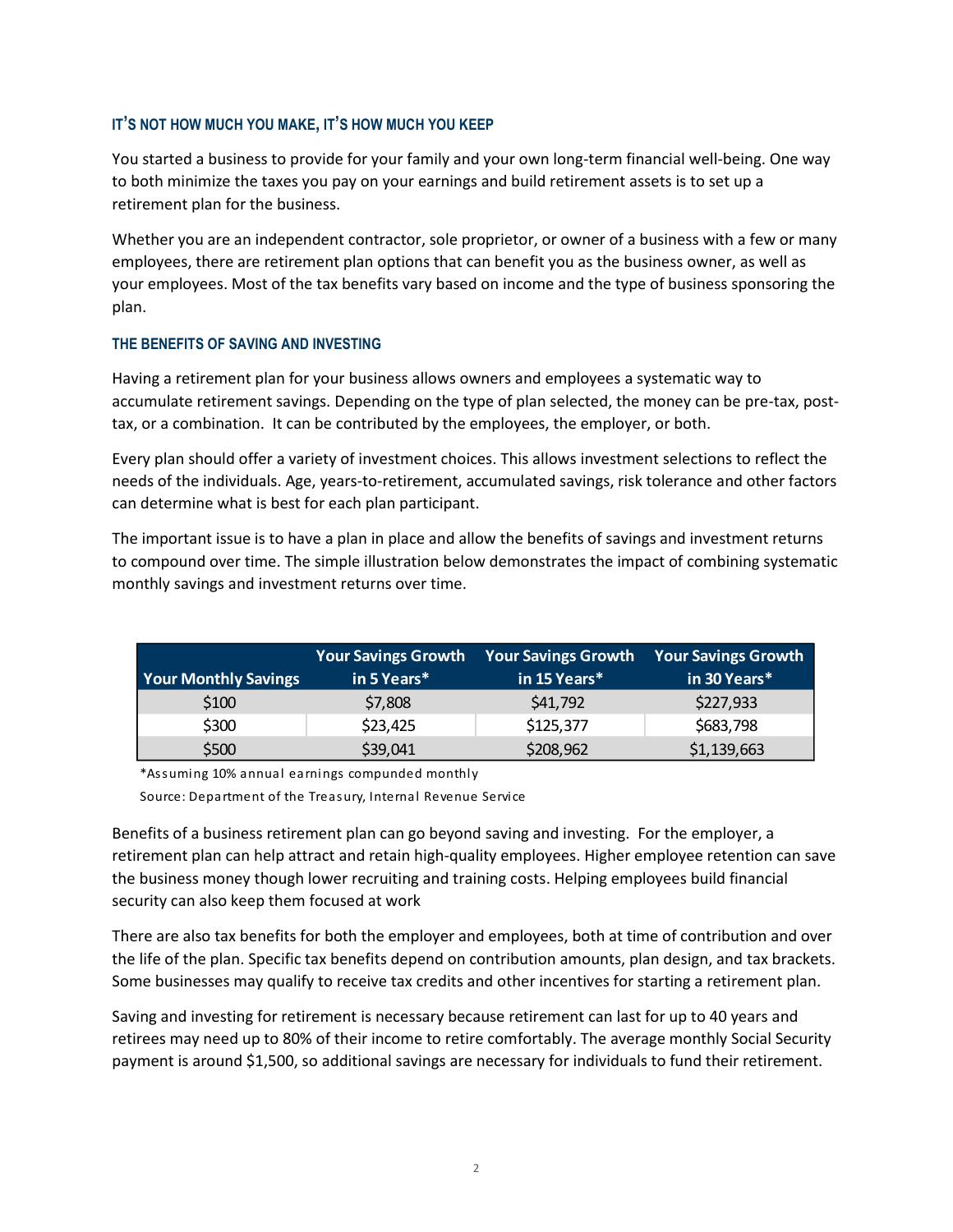#### **ERISA ALLOWS FOR DEFINED CONTRIBUTION AND DEFINED BENEFIT PLANS**

There are two types of pension plans covered by the Employee Retirement Income Security Act (ERISA), defined contribution plans and defined benefit plans. We will explain the features and benefits of both categories of plans, as well as variations of each. Our goal is to inform businesses owners of small to mid-sized businesses on the options they have for structuring retirement plans for them and their employees.

#### **DEFINED CONTRIBUTION PLANS**

A defined contribution plan is an employer sponsored plan in which employees contribute a fixed amount or a percentage of their paychecks into an account that is intended to fund their retirements. The employer can typically match a portion of the employee contributions as an added benefit to attract and retain talent.

The amount available for each employee at retirement varies based on contribution levels and return on the investments selected within the plan.

Popular types of defined contribution plans include IRA-based plans and 401(k)-based plans.

#### **DEFINED BENEFIT PLANS**

A defined benefit plan is an employer sponsored plan designed to provide a fixed, pre-established benefit for employees. These benefits are computed using a formula that considers several factors, such as length of employment and salary history.

The employer typically funds the plan by contributing a regular amount, usually a percentage of the employee's pay, into a tax-deferred account. However, depending on the plan, employees may also make contributions. Upon retirement, the plan may make distributions in monthly payments throughout the employee's lifetime or as a lump-sum payment.

Popular types of defined benefit plans include cash balance plans.

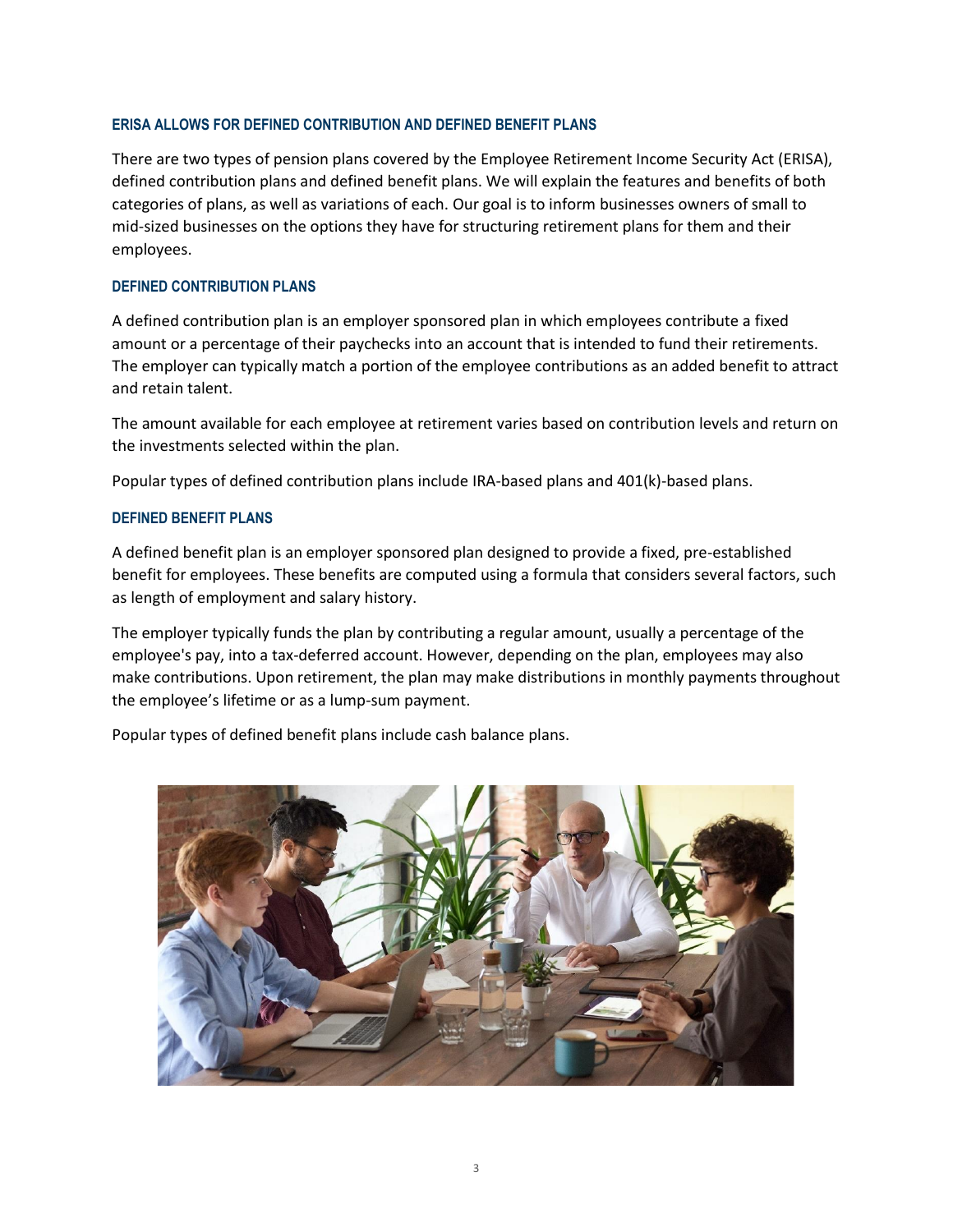#### **INDIVIDUAL RETIREMENT ACCOUNT (IRA-BASED) PLANS**

A great benefit to IRA-based plans is that there is relatively little in the way of administration or tax filing paperwork to deal with. Whether a self-employed or multi-employee company, an IRA-based plan may be a good option.

### *~ Payroll Deduction IRA ~*

Employer Advantages: The payroll deduction IRA requires very little from the employer, both in terms of administration and funding. The employer simply arranges for payroll deductions to be made by employees and transmits the contributions to the employees' preferred investment vehicle. No tax filing is required.

Employer Disadvantages: By offering such a minimal option to employees, it also restricts the retirement saving opportunities for the employer. The plan is restricted to businesses with 300 or fewer employees that do not have any other type of retirement plan in place.

Employee Advantages: Employees can decide how much to contribute, up to a maximum of \$6,000 in 2022. Participants over the age of 50 can contribute up to an additional \$1,000.

Employee Disadvantages: Contributions are capped at \$6,000 (or \$7,000 for employees over 50). Employees are responsible for all investment decisions. The employer has no obligation to match contributions or contribute to the plan in any other way.

#### *~ Simple IRA ~*

Employer Advantages: The Simple IRA requires very little from the employer, both in terms of administration and funding. The plan can be set up via IRA Form 5304 SIMPLE or Form 5305 SIMPLE. The employer arranges for payroll deductions to be made by employees and transmits the contributions to the employees' preferred investment vehicle. No tax filing is required.

Employer Disadvantages: Employer must make dollar-for-dollar matching contributions, up to 3% of compensation, or contribute 2% of each eligible employee's compensation regardless of whether they choose to participate.

Employee Advantages: Employees can decide how much to contribute, up to a maximum of \$14,000 in 2022. Participants over the age of 50 can contribute up to an additional \$3,000.

Employee Disadvantages: Loans are not permitted in a Simple IRA plan. Roth options are not available.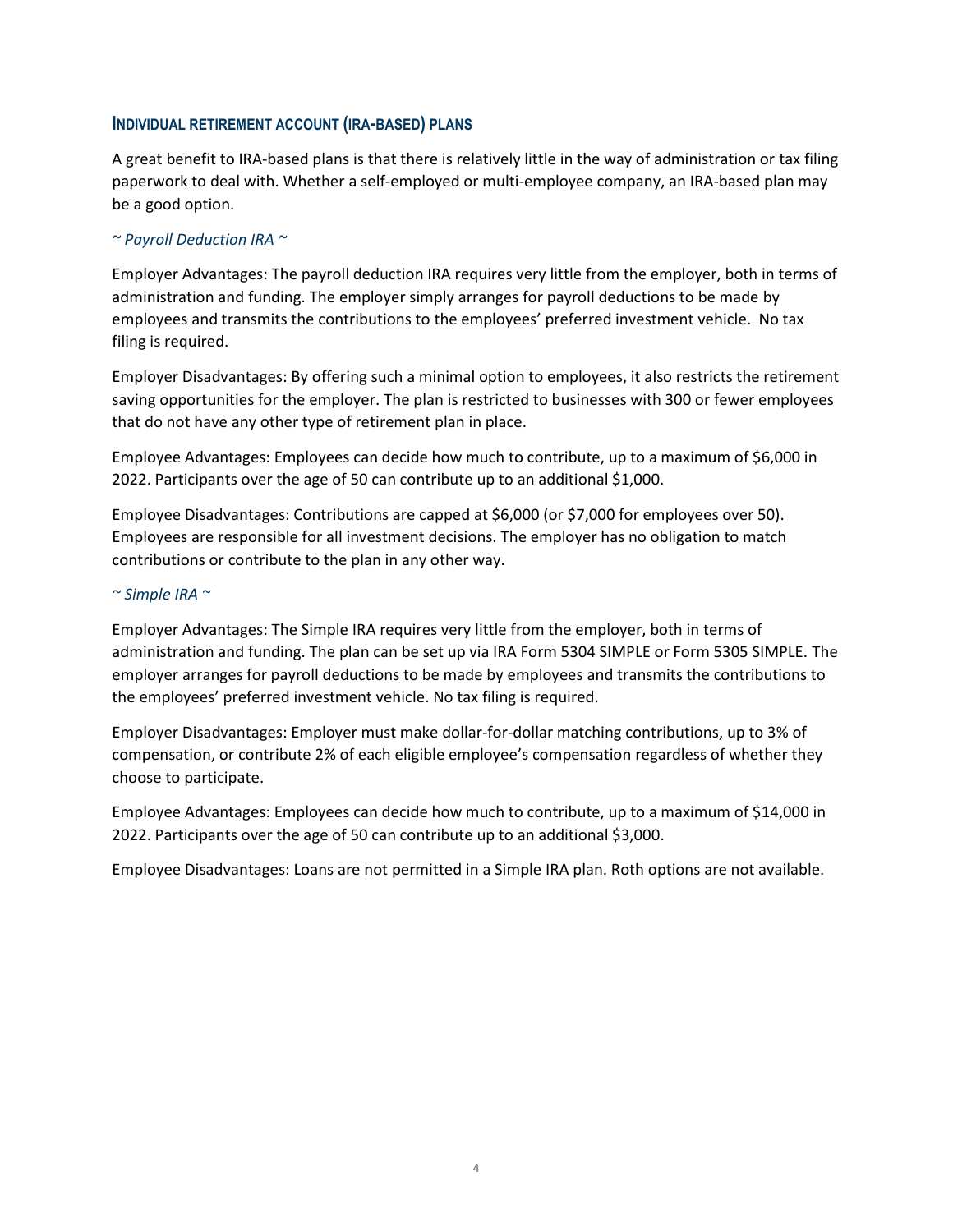#### *~ SEP-IRA ~*

Employer Advantages: The SEP-IRA (Simplified Employee Pension) requires very little from the employer, both in terms of administration and funding. The plan can be set up via IRA Form 5304 SIMPLE or Form 5305 SEP. The employer simply arranges for payroll deductions to be made by employees and transmits the contributions to the employees' preferred investment vehicle. No tax filing is required. This plan is particularly advantageous to the self-employed and freelancers.

Employer Disadvantages: The full burden on contributions is with the employer only. While the employer can decide whether to make contributions year-to-year, it must treat all employees equally. This disadvantage can be an advantage to the self-employed, as the contributions are an expense to the business and a generous limit of up to 25% of compensation, up to \$61,000 in 2022 is allowed.

Employee Advantages: For employees with generous employers, a limit of up to 25% of compensation, up to \$61,000 in 2022 is allowed.

Employee Disadvantages: The SEP-IRA does not allow for employee payroll deduction. The employer retains the option of whether to make contributions year-to-year.

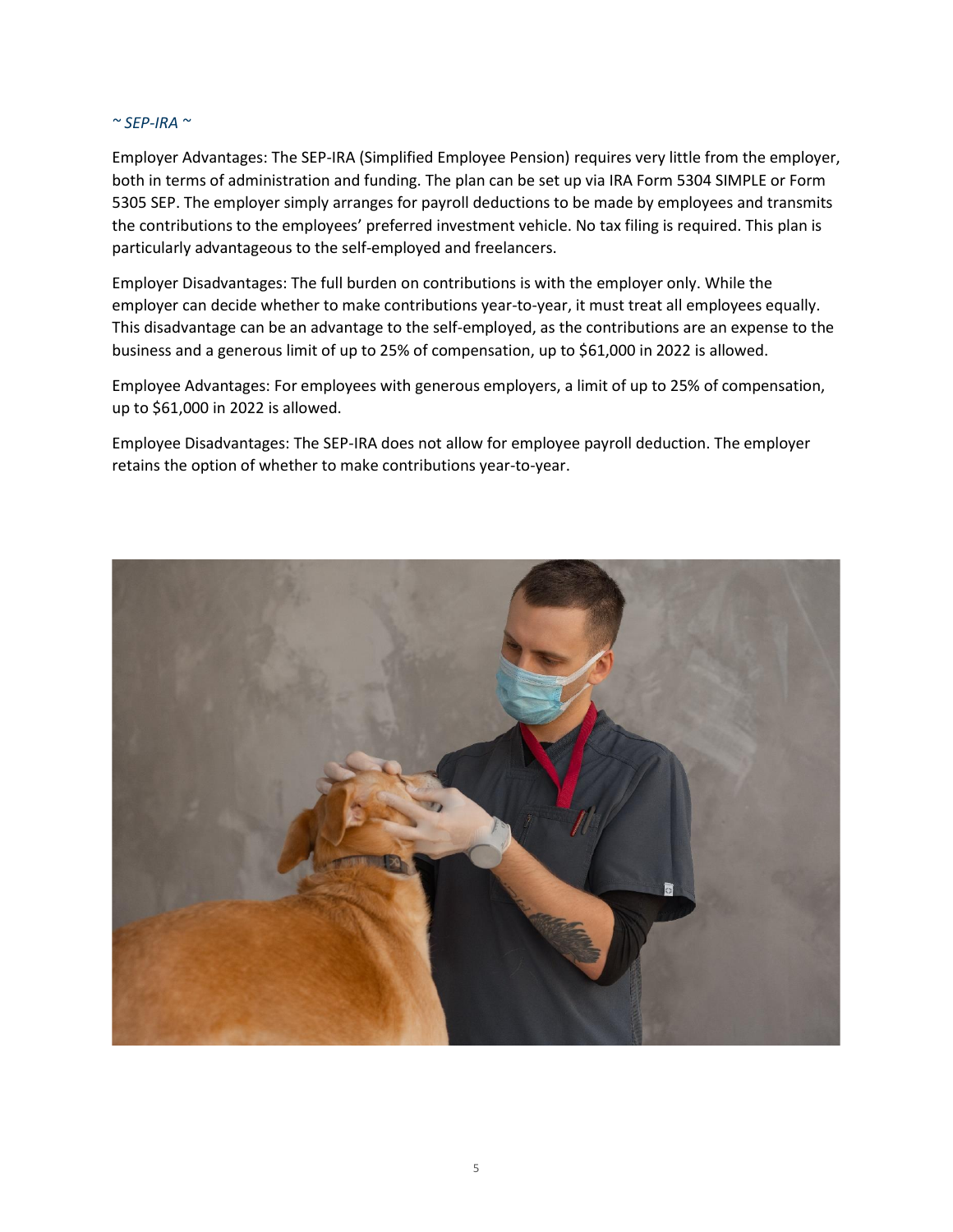## **401(K)-BASED PLANS**

The 401(k) plan is a tax-qualified, defined contribution pension account that gets its name from subsection 401(k) of the Internal Revenue Code. It requires a greater amount of administrative and tax paperwork as compared to the IRA-based plans, but it allows for the combination of both employee salary contributions and employer contributions.

## *~ Safe Harbor 401(k) ~*

Employer Advantages: The Safe Harbor 401(k), as the name implies, allows employers to maximize their own contributions (up to \$20,500 in 2022, plus an additional \$6,500 for employers over the age 50) if they provide a "safe harbor" contribution to all employees. Combined with the company match, total contributions can total the lesser of 100% of compensation or \$61,000 in 2022. Employees are incentivized to contribute to the plan to gain any match above the safe harbor minimum. Some employer contributions can vest over time.

Employer Disadvantages: Advice from a financial institution or employee benefit advisor may be needed to set up the plan. Annual filing of IRA form 5500 is required for plans with over \$250,000 in assets. Employers are required to make either specified matching contributions or a 3% contribution to all employees, regardless of whether the employee makes contributions themselves.

Employee Advantages: Employees can contribute up to \$20,500 in 2022. Participants over the age of 50 can contribute up to an additional \$6,500. Employees receive the greater of a specified match or the 3% safe harbor contribution. Loans and hardship withdrawals may also be permitted by the plan.

Employee Disadvantages: Vesting schedule may cause forfeiture of some employer contributions if the employee leaves prior to vesting.

#### *~ Profit Sharing ~*

A Profit Sharing Plan permits employers to make large contributions for employees. It can be implemented along with a 401(k) Plan.

Employer Advantages: The Employer contribution level can be determined year to year, as set by plan terms, and these may vest over time.

Employer Disadvantages: Like the 401(k) Plan, advice from a financial institution or employee benefit advisor may be needed to set up the plan and annual filing of IRA form 5500 is required, but this can be done in conjunction with the existing 401(k) Plan. Employers are required to make either specified matching contributions or a 3% contribution to all plan participants.

Employee Advantages: Contributions are typically based on annual compensation and no employee contributions are required. Loans and hardship withdrawals may also be permitted by the plan.

Employee Disadvantages: Vesting schedule may cause forfeiture if employee leaves prior to vesting.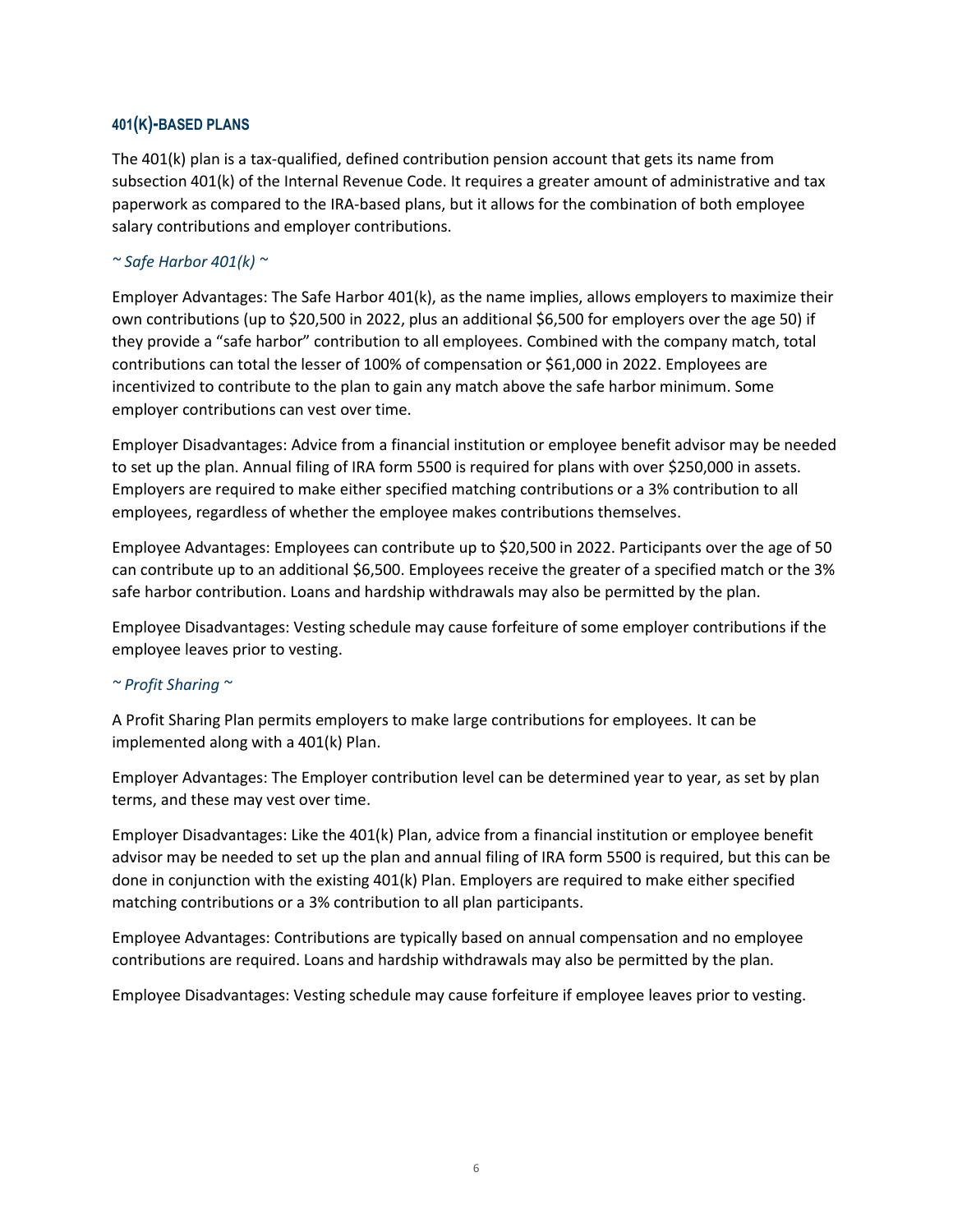#### **DEFINED BENEFIT PLANS**

A defined benefit plan is an employer sponsored plan designed to provide a fixed, pre-established benefit for employees. An employer may offer a defined benefit plan instead of, or in conjunction with, a defined contribution plan.

Employer Advantages: The employer contribution level can be determined year to year, as set by plan terms, and these may vest over time.

Employer Disadvantages: Like the 401(k) Plan, advice from a financial institution or employee benefit advisor may be needed to set up the plan and annual filing of IRA form 5500 is required, but this can be done in conjunction with the existing 401(k) Plan. Employers are required to make either specified matching contributions or a 3% contribution to all plan participants.

Employee Advantages: Contributions are typically based on annual compensation and no employee contributions are required. Loans and hardship withdrawals may also be permitted by the plan.

Employee Disadvantages: Vesting schedule may cause forfeiture if employee leaves prior to vesting.

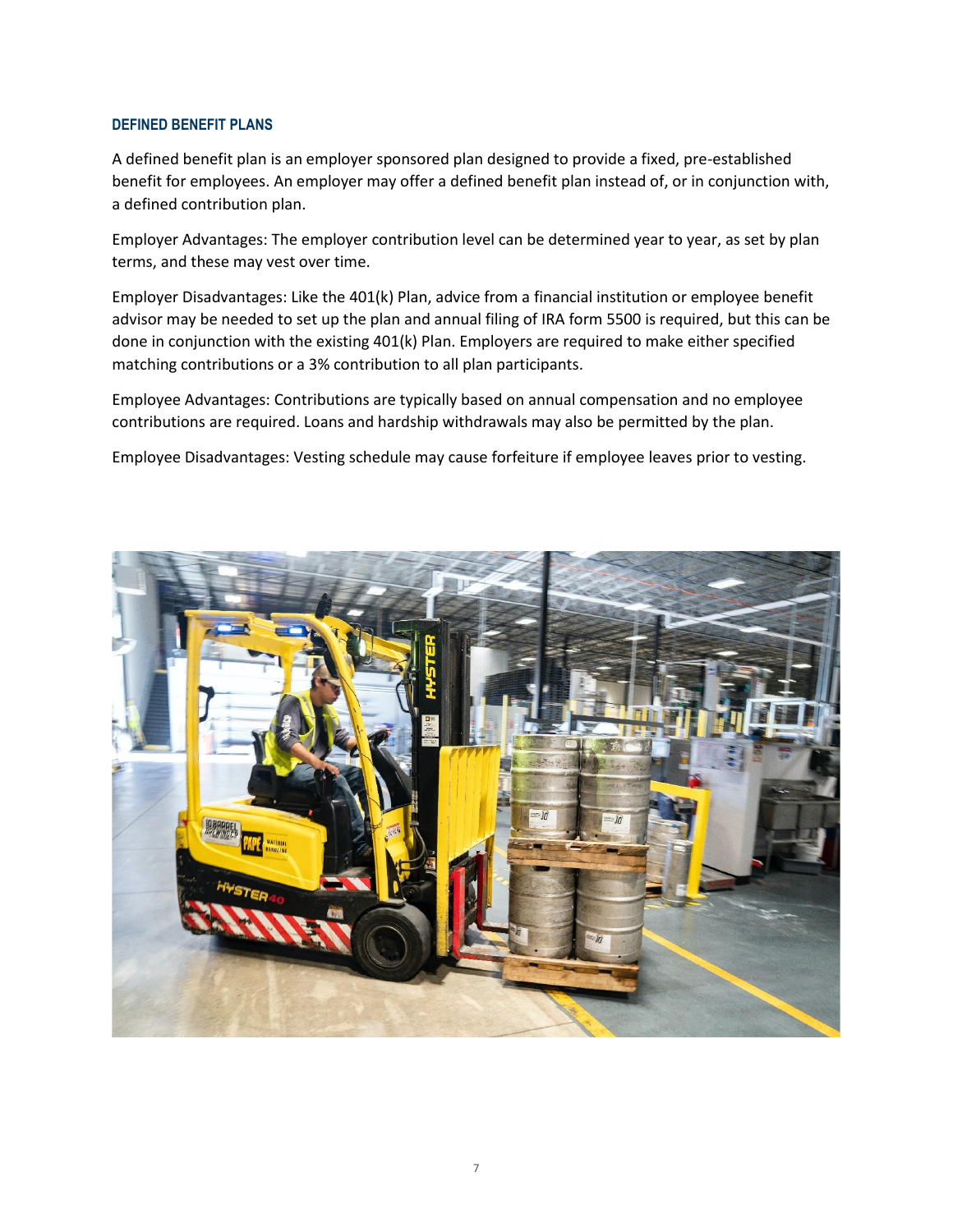| <b>Features/Options</b>                                         | <b>Payroll Deduction</b><br><b>IRA</b>                                                                                                                                                             | <b>SEP-IRA</b>                                                                                | SIMPLE-IRA                                                                                                                                                                                                                                                                                                                                                                                        | Safe Harbor 401(k)                                                                                                                                                                                                                                                                                                                                                                                                            | 401(k)                                                                                                                                                                                                                                                                                                                                                                                                                        | <b>Profit Sharing</b>                                                                                                                                                                                                            | <b>Defined Benefit</b>                                                                                                                                                                               |
|-----------------------------------------------------------------|----------------------------------------------------------------------------------------------------------------------------------------------------------------------------------------------------|-----------------------------------------------------------------------------------------------|---------------------------------------------------------------------------------------------------------------------------------------------------------------------------------------------------------------------------------------------------------------------------------------------------------------------------------------------------------------------------------------------------|-------------------------------------------------------------------------------------------------------------------------------------------------------------------------------------------------------------------------------------------------------------------------------------------------------------------------------------------------------------------------------------------------------------------------------|-------------------------------------------------------------------------------------------------------------------------------------------------------------------------------------------------------------------------------------------------------------------------------------------------------------------------------------------------------------------------------------------------------------------------------|----------------------------------------------------------------------------------------------------------------------------------------------------------------------------------------------------------------------------------|------------------------------------------------------------------------------------------------------------------------------------------------------------------------------------------------------|
| Key Advantage                                                   | Easy to set up and<br>maintain.                                                                                                                                                                    | Easy to set up and<br>maintain.                                                               | Salary reduction plan<br>with little<br>administrative<br>paperwork.                                                                                                                                                                                                                                                                                                                              | Permits employee to<br>contribute more than<br>in other options<br>without annual<br>discrimination<br>testing.                                                                                                                                                                                                                                                                                                               | Permits employee to<br>contribute more than<br>in other options.                                                                                                                                                                                                                                                                                                                                                              | Permits employer to<br>make large<br>contributions for<br>employees.                                                                                                                                                             | Provides a fixed, pre-<br>established benefit<br>for employees.                                                                                                                                      |
| <b>Employers Who Can</b><br><b>Provide This Option</b>          | Any business with<br>one or more<br>employees.                                                                                                                                                     | Any business that<br>does not currently<br>maintain any other<br>retirement plan.             | Any business with<br>100 or fewer<br>employees that does<br>not currently<br>maintain any other<br>retirement plan.                                                                                                                                                                                                                                                                               | Any business with<br>one or more<br>employees.                                                                                                                                                                                                                                                                                                                                                                                | Any business with<br>one or more<br>employees.                                                                                                                                                                                                                                                                                                                                                                                | Any business with<br>one or more<br>employees.                                                                                                                                                                                   | Any business with<br>one or more<br>employees.                                                                                                                                                       |
| Employer's<br><b>Responsibilities</b>                           | Set up arrangements<br>for employees to<br>make payroll<br>deduction<br>contributions.<br>Transmit<br>contributions for<br>employees to<br>funding vehicle. No<br>employer tax filing<br>required. | May set up plan by<br>completing IRS Form<br>5305-SEP. No<br>employer tax filing<br>required. | May set up by<br>completing IRS Form<br>5304-SIMPLE or 5305-<br>SIMPLE. No<br>employer tax filing<br>required.                                                                                                                                                                                                                                                                                    | Advice from a<br>financial institution<br>or employee benefit<br>advisor may be<br>necessary. A<br>minimum amount of<br>employer<br>contributions is<br>required. Annual<br>filing of IRS Form<br>5500 is required.                                                                                                                                                                                                           | Advice from a<br>financial institution<br>or employee benefit<br>advisor may be<br>necessary. Annual<br>filing of IRS Form<br>5500 is required.<br>Also requires annual<br>non-discrimination<br>testing to ensure<br>plan does not<br>discriminate in favor<br>of highly<br>compensated<br>employees.                                                                                                                        | Advice from a<br>financial institution<br>or employee benefit<br>advisor may be<br>necessary. Annual<br>filing of IRS Form<br>5500 is required.                                                                                  | Advice from a<br>financial institution<br>or employee benefit<br>advisor may be<br>necessary. Annual<br>filing of IRS Form<br>5500 is required.<br>Actuary must<br>determine funding<br>obligations. |
| <b>Funding</b><br>Responsibility                                | Employee<br>contributions<br>remitted through<br>payroll deduction                                                                                                                                 | Employer<br>contributions only                                                                | Employee salary<br>reduction<br>contributions and/or<br>employer<br>contributions                                                                                                                                                                                                                                                                                                                 | Employee salary<br>reduction<br>contributions and<br>employer<br>contributions                                                                                                                                                                                                                                                                                                                                                | Employee salary<br>reduction<br>contributions and/or<br>employer<br>contributions                                                                                                                                                                                                                                                                                                                                             | Employer<br>contribution level<br>can be determined<br>year to year                                                                                                                                                              | Primarily employer;<br>may require or<br>permit employee<br>contributions                                                                                                                            |
| <b>Maximum Annual</b><br><b>Contribution Per</b><br>Participant | Up to \$6,000 for 2022.<br>Additional<br>contributions can be<br>made by participants<br>age 50 or over up to<br>\$1,000 per year.                                                                 | Up to 25% of<br>comnpensation <sup>1</sup> or a<br>maximum of \$61,000<br>in 2022.            | Employee: Up to<br>\$14,000 in 2022.<br>Additional<br>contributions can be<br>made by participants<br>age 50 or over up to<br>\$3,000 in 2022.<br>Employer: Either<br>match employee<br>contributions \$ for \$<br>up to 3% of<br>compensation (can<br>be reduced to as low<br>as 1% in any 2 out of<br>5 years) or contribute<br>2% of each eligible<br>employee's<br>compensation. <sup>2</sup> | Employee: Up to<br>\$20,500 in 2022.<br>Additional<br>contributions can be<br>made by participants<br>age 50 or over up to<br>\$6,500 in 2022.<br>Employer/Employee<br>Combined:<br>Contributions per<br>participant up to the<br>lesser of 100% of<br>compensation <sup>1</sup> or<br>\$61,000 in 2022.<br>Employer can deduct<br>amounts that do not<br>exceed 25% of<br>aggregate<br>compensation for all<br>participants. | Employee: Up to<br>\$20,500 in 2022.<br>Additional<br>contributions can be<br>made by participants<br>age 50 or over up to<br>\$6,500 in 2022.<br>Employer/Employee<br>Combined:<br>Contributions per<br>participant up to the<br>lesser of 100% of<br>compensation <sup>1</sup> or<br>\$61,000 in 2022.<br>Employer can deduct<br>amounts that do not<br>exceed 25% of<br>aggregate<br>compensation for all<br>participants. | Contributions per<br>participant up to the<br>lesser of 100% of<br>compensation $1$ or<br>\$61,000 in 2022.<br>Employer can deduct<br>amounts that do not<br>exceed 25% of<br>aggregate<br>compensation for all<br>participants. | Per plan terms,<br>employer may<br>permit or require<br>employee<br>contribution.                                                                                                                    |
| <b>Features/Options</b>                                         | <b>Payroll Deduction</b><br><b>IRA</b>                                                                                                                                                             | <b>SEP-IRA</b>                                                                                | SIMPLE-IRA                                                                                                                                                                                                                                                                                                                                                                                        | Safe Harbor 401(k)                                                                                                                                                                                                                                                                                                                                                                                                            | 401(k)                                                                                                                                                                                                                                                                                                                                                                                                                        | <b>Profit Sharing</b>                                                                                                                                                                                                            | <b>Defined Benefit</b>                                                                                                                                                                               |

1 Maximum compensation on which contributions can be based in 2022 is \$305,000.

2 Maximum compensation on which employer 2% non-elective contributions can be based in 2010 is \$305,000.

Source: U.S. Department of Labor

 $\ddot{\phantom{0}}$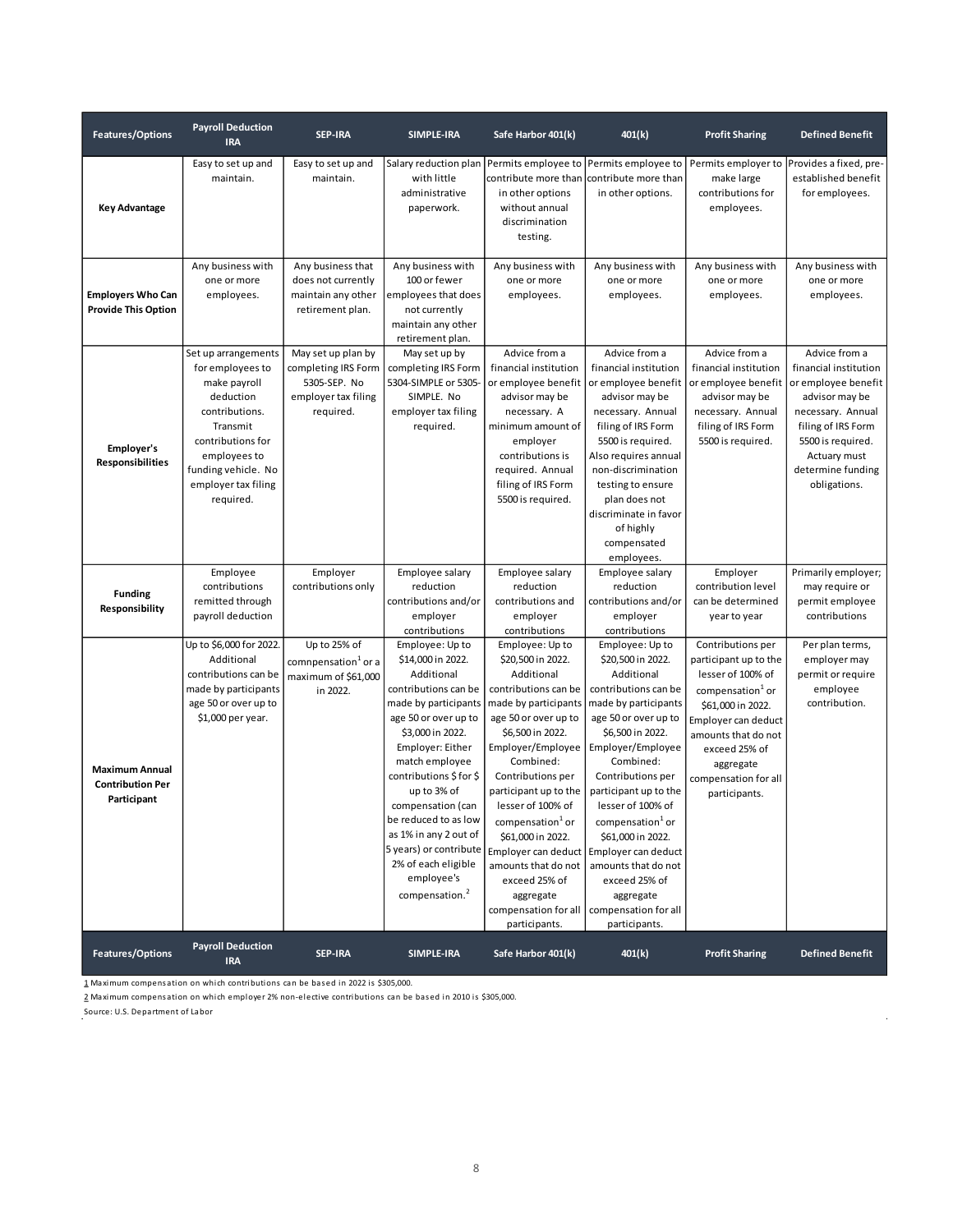| <b>Features/Options</b>                                    | <b>Payroll Deduction</b><br><b>IRA</b>                                                                                                               | <b>SEP-IRA</b>                                                                                                                                                                       | <b>SIMPLE-IRA</b>                                                                                                                                                                                                                                                       | Safe Harbor 401(k)                                                                                                                                                                                                                                                                                                                        | 401(k)                                                                                                                                                                                                                                                                                                                                        | <b>Profit Sharing</b>                                                                                                                                                                                                       | <b>Defined Benefit</b>                                                                                                     |
|------------------------------------------------------------|------------------------------------------------------------------------------------------------------------------------------------------------------|--------------------------------------------------------------------------------------------------------------------------------------------------------------------------------------|-------------------------------------------------------------------------------------------------------------------------------------------------------------------------------------------------------------------------------------------------------------------------|-------------------------------------------------------------------------------------------------------------------------------------------------------------------------------------------------------------------------------------------------------------------------------------------------------------------------------------------|-----------------------------------------------------------------------------------------------------------------------------------------------------------------------------------------------------------------------------------------------------------------------------------------------------------------------------------------------|-----------------------------------------------------------------------------------------------------------------------------------------------------------------------------------------------------------------------------|----------------------------------------------------------------------------------------------------------------------------|
| <b>Minimum Employee</b><br>Coverage<br><b>Requirements</b> | Should be made<br>available to all<br>participants.                                                                                                  | Must be offered to<br>all employees who<br>are at least 21 years<br>of age, employed by<br>the business for 3 of<br>last 5 years and<br>earned at least \$650<br>in a year for 2022. | Must be offered to<br>all employees who<br>have earned at least<br>\$5,000 in previous 2<br>years, and are<br>reasonably expected<br>to earn at least<br>\$5,000 in the current<br>year.                                                                                | Generally, must be<br>offered to all<br>employees at least<br>21 years of age who<br>worked at least 1,000<br>hours in previous<br>year.                                                                                                                                                                                                  | Generally, must be<br>offered to all<br>employees at least<br>21 years of age who<br>worked at least 1,000<br>hours in previous<br>year.                                                                                                                                                                                                      | Generally, must be<br>offered to all<br>employees at least<br>21 years of age who<br>worked at least 1,000<br>hours in previous<br>year.                                                                                    | Must be offered to<br>all employees at<br>least 21 years of age<br>who worked at least<br>1.000 hours in<br>previous year. |
| Withdrawals, Loans<br>and Payments                         | Withdrawals at<br>anytime; subject to<br>current federal<br>income taxes and a<br>possible 10% penalty<br>if the participant is<br>under age 59 1/2. | Withdrawals at<br>anytime; subject to<br>current federal<br>income taxes and a<br>possible 10% penalty<br>if the participant is<br>under age 59 1/2.                                 | Withdrawals at<br>anytime; subject to<br>current federal<br>income taxes. If<br>employee is under<br>age 59 1/2, may be<br>subject to a 25%<br>penalty if taken<br>within the first 2<br>years of participation<br>and a possible 10%<br>penalty if taken<br>afterward. | Cannot take<br>withdrawals until a<br>specified event, such<br>as reaching age 59<br>$1/2$ , death,<br>separation from<br>service or other<br>the plan. May permit the plan. May permit<br>loans and hardship<br>withdrawals.<br>Withdrawals may be<br>subject to a possible<br>10% penalty if the<br>participant is under<br>age 59 1/2. | Cannot take<br>withdrawals until a<br>specified event, such<br>as reaching age 59<br>$1/2$ , death,<br>separation from<br>service or other<br>event as identified in event as identified in<br>loans and hardship<br>withdrawals.<br>Withdrawals may be<br>subject to a possible<br>10% penalty if the<br>participant is under<br>age 59 1/2. | May permit loans and<br>hardship<br>withdrawals.<br>Hardship<br>withdrawals may be<br>subject to a possible<br>10% penalty if the<br>participant is under<br>age 59 1/2. Payment<br>of benefits generally<br>at retirement. | Payment of benefits<br>generally at<br>retirement, may<br>offer participant<br>loans.                                      |
| <b>Vesting</b>                                             | Immediate 100%                                                                                                                                       | Immediate 100%                                                                                                                                                                       | Employee salary<br>reduction<br>contributions and<br>most employer<br>contributions vested<br>100% immediately.                                                                                                                                                         | Employee salary<br>reduction<br>contributions and<br>most employer<br>contributions vest<br>immediately. Some<br>employer<br>contributions may<br>vest over<br>timeaccording to<br>plan terms.                                                                                                                                            | Employee salary<br>reduction<br>contributions vest<br>immediately.<br>Employer<br>contributions may<br>vest over time<br>according to plan<br>terms.                                                                                                                                                                                          | May vest over time<br>according to plan<br>terms.                                                                                                                                                                           | May vest over time<br>according to plan<br>terms.                                                                          |
| Contributor's<br><b>Options</b>                            | Employee can decide<br>how much to<br>contribute at any<br>time.                                                                                     | Employer can decide<br>whether or not to<br>make contributions<br>year to year.                                                                                                      | Employee can decide<br>how much to<br>contribute.<br>Employer must make<br>matching<br>contributions or<br>contribute 2% of<br>each employee's<br>salary up to the set<br>maximum.                                                                                      | Employees can<br>decide how much to<br>contribute pursuant<br>to a salary reduction<br>agreement. The<br>employer must make<br>either specified<br>matching<br>contributions or a 3%<br>contribution to all<br>participants.                                                                                                              | Employees can<br>decide how much to<br>contribute pursuant<br>to a salary reduction<br>agreement. The<br>employer can make<br>additional<br>contribution,<br>including matching<br>contributions as set<br>by plan terms.                                                                                                                     | <b>Employer makes</b><br>contribution as set by<br>plan terms.                                                                                                                                                              | Employer makes<br>contributions as set<br>by plan terms.                                                                   |
| <b>Features/Options</b>                                    | <b>Payroll Deduction</b><br><b>IRA</b>                                                                                                               | <b>SEP-IRA</b>                                                                                                                                                                       | <b>SIMPLE-IRA</b>                                                                                                                                                                                                                                                       | Safe Harbor 401(k)                                                                                                                                                                                                                                                                                                                        | 401(k)                                                                                                                                                                                                                                                                                                                                        | <b>Profit Sharing</b>                                                                                                                                                                                                       | <b>Defined Benefit</b>                                                                                                     |

Source: U.S. Department of Labor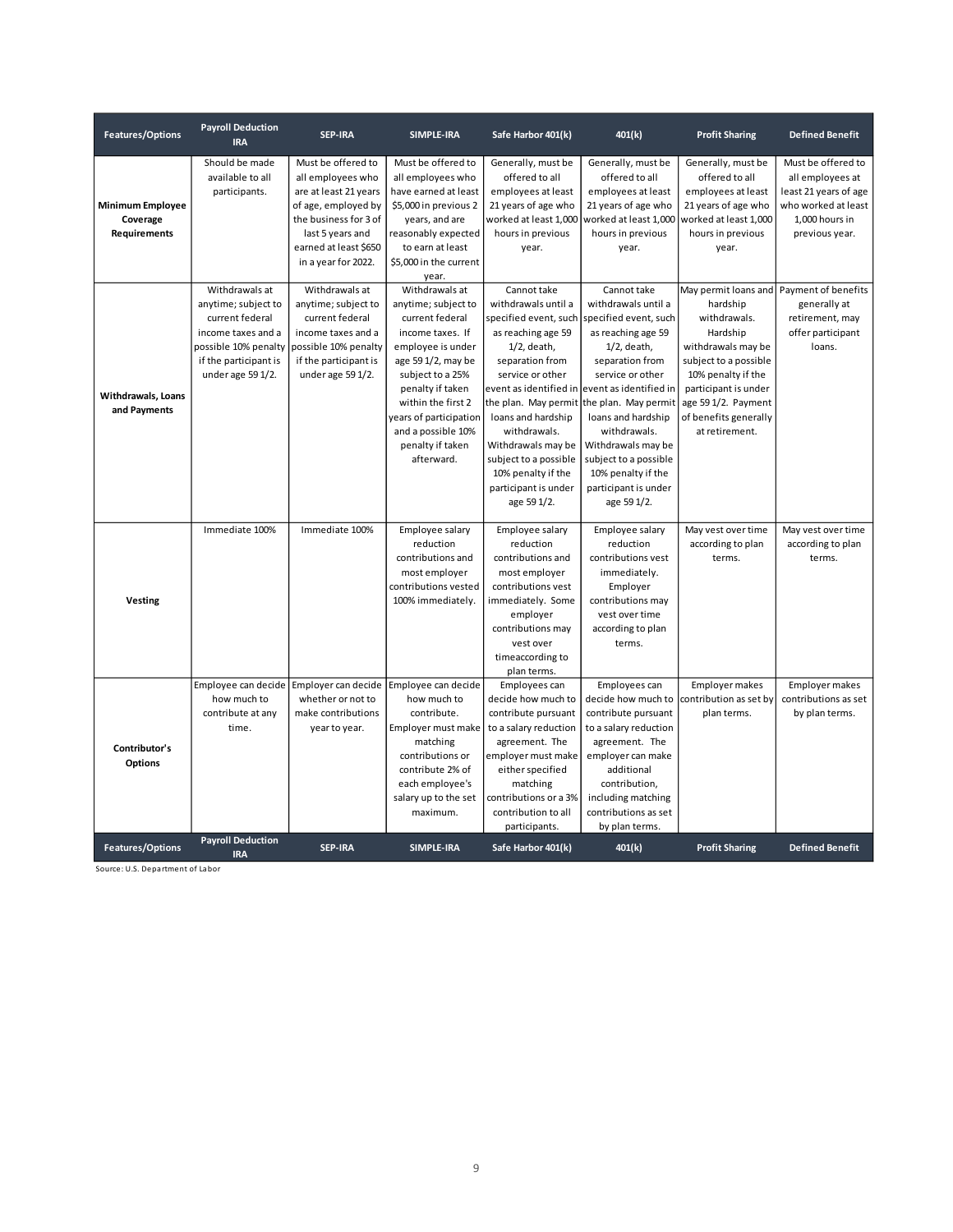#### **NOVAPOINT CAPITAL**

NovaPoint Capital is an investment management and advisory firm. We provide fiduciary and investment advisory services to ERISA qualified plans such as SEP/IRA, 401(k), Profit Sharing and Defined Benefit for small to mid-sized businesses. We currently manage business retirement plans for companies with between 1 and 150 employees.

#### *~ Solo Retirement Plans ~*

For individual business owners and independent contractors, we design, implement and manage business retirement plans to match their individual needs.

#### *~ Multi-employee Plans ~*

For companies with 2 to 100+ employees, we design, implement and manage defined contribution (401k) and defined benefit plans that meet all fiduciary compliance requirements. Our plans feature high-quality and low-cost investment selections, competitive administrative costs and web-based employee education tools.

#### *~ Fiduciary Reviews ~*

We review existing business retirement plans to assess fiduciary compliance and competitive cost benchmarking.

More information about NovaPoint Capital and our services can be found on our website at:

**[www.novapointcapital.com](http://www.novapointcapital.com/)**

#### **HOW TO GET STARTED**

The best way to get started is to give us a call so we can learn more about your current business and its growth. Based on many of the factors mentioned earlier, we can structure a plan that suits the needs of both the employer and employees.

You can reach Alan Conner at (404) 596-8935 or by email [aconner@novapointcapital.com](mailto:aconner@novapointcapital.com)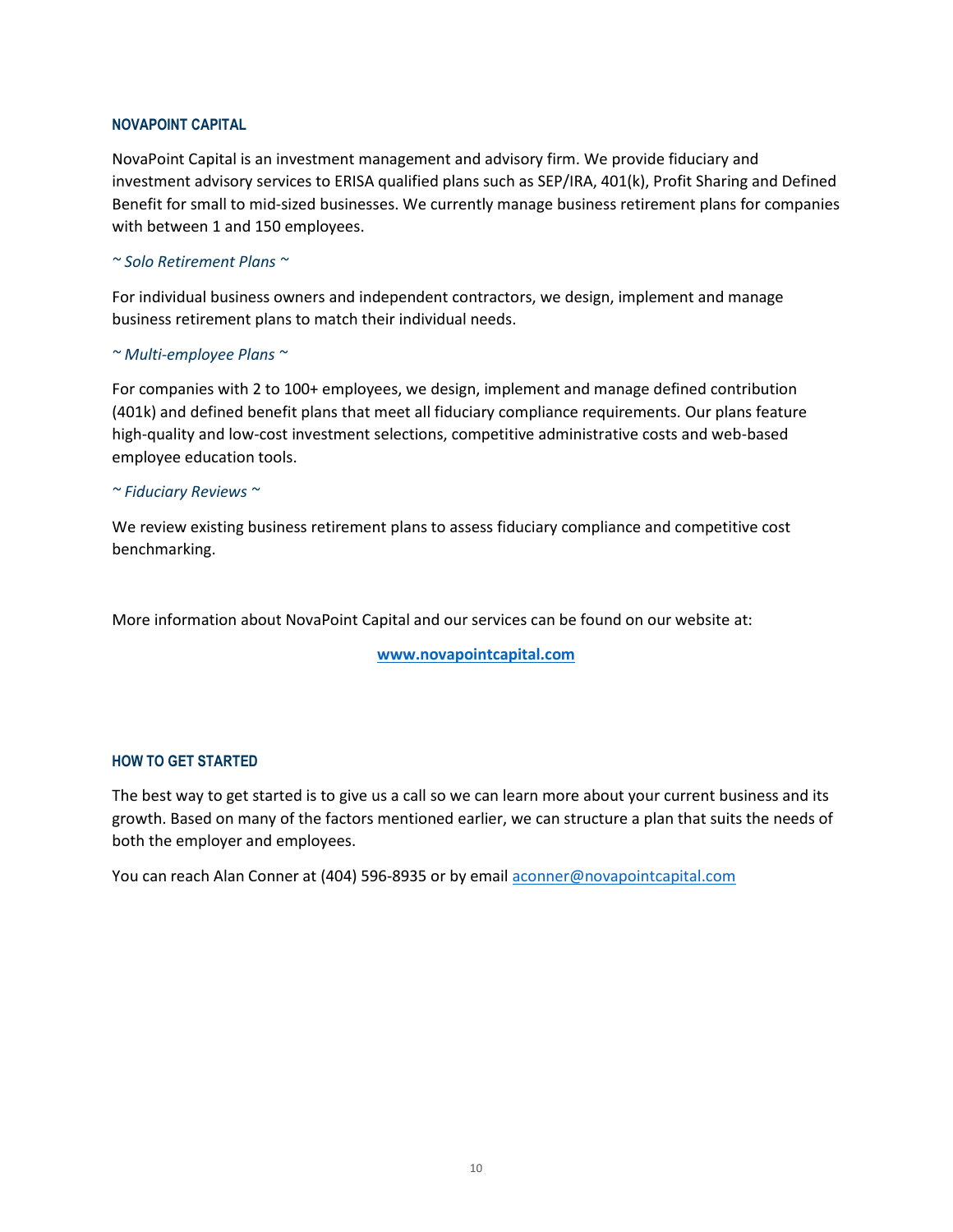

**Alan J. Conner** President *aconner@novapointcapital.com*

Alan is NovaPoint Capital's president and the lead adviser for the firm's retirement plan business. Prior to founding NovaPoint, he was a fixed income manager at both Spectrum Advisory Services and a private family office. Alan also worked in the Bank Group division of Countrywide Capital Markets where he developed balance sheet strategies for depository institutions. He earned his BS in Banking and MBA in Finance from Nova Southeastern University. Alan is an endurance athlete and three-time IRONMAN finisher.



**Joseph Sroka, CFA, CMT** Chief Investment Officer *jsroka@novapointcapital.com*

Joe is NovaPoint Capital's chief investment officer. Prior to founding NovaPoint, Joe was a portfolio manager at Spectrum Advisory Services and GMT Capital in Atlanta and Epoch Investment Partners in New York. He also worked as an equity research analyst at Merrill Lynch and ABN Amro. Joe was an Infantry officer in the U.S. Army. Joe earned his BS from the U.S. Military Academy at West Point and MBA from the University of Chicago. He is both a Chartered Financial Analyst (CFA) and a Chartered Market Technician (CMT).



# **Jeffery V. Wright, CFA**

Managing Director & Portfolio Manager *jwright@novapointcapital.com*

Jeff is responsible for wealth management at NovaPoint. Prior to joining NovaPoint, Jeff was a Vice President in the Private Banking and Investment Group at Merrill Lynch. He also worked at Booz Allen Hamilton and the Department of Defense. Jeff was a Field Artillery officer in the U.S. Army. He earned his BA from the University of Texas and MBA from the University of Maryland. Jeff is a Chartered Financial Analyst (CFA).



# **Frederick Wright, CFA**

Managing Director & Portfolio Manager *fwright@novapointcapital.com*

Frederick works with both individual and institutional clients. Prior to joining NovaPoint, Frederick was a partner and wealth advisor at Brightworth where he advised high net worth investors. He also worked at Balentine & Co., Wright Investment Management, and Smith Howard Wealth Management. Frederick was an Engineer officer in the U.S. Army. He earned his BS from the U.S. Military Academy at West Point and MBA from Emory University's Goizueta Business School. Frederick is a Chartered Financial Analyst (CFA).



## **Timothy Benbow, CFP**

Managing Director & Portfolio Manager *tbenbow@novapointcapital.com*

Tim works with both individual and institutional clients. He began his investment career at Raymond James and later co-founded. Black Diamond Investment Partners. After merging with Waterloo Capital Management, Tim left to start Bull's Eye Wealth Management. He also has experience in the banking, wireless telecommunications, and institutional food service industries. Tim earned his Bachelor of Science degree from the University of South Carolina and his MBA from the University of Rochester. Tim is a Certified Financial Planner (CFP).



**Allan Duncan** Investment Adviser *aduncan@novapointcapital.com*

Allan works with both individual and institutional clients. He began his career with Edward Jones and later worked with Scarlet Oak Financial and Personalized Wealth Advisors. Allan earned his BA from the University of West Georgia.